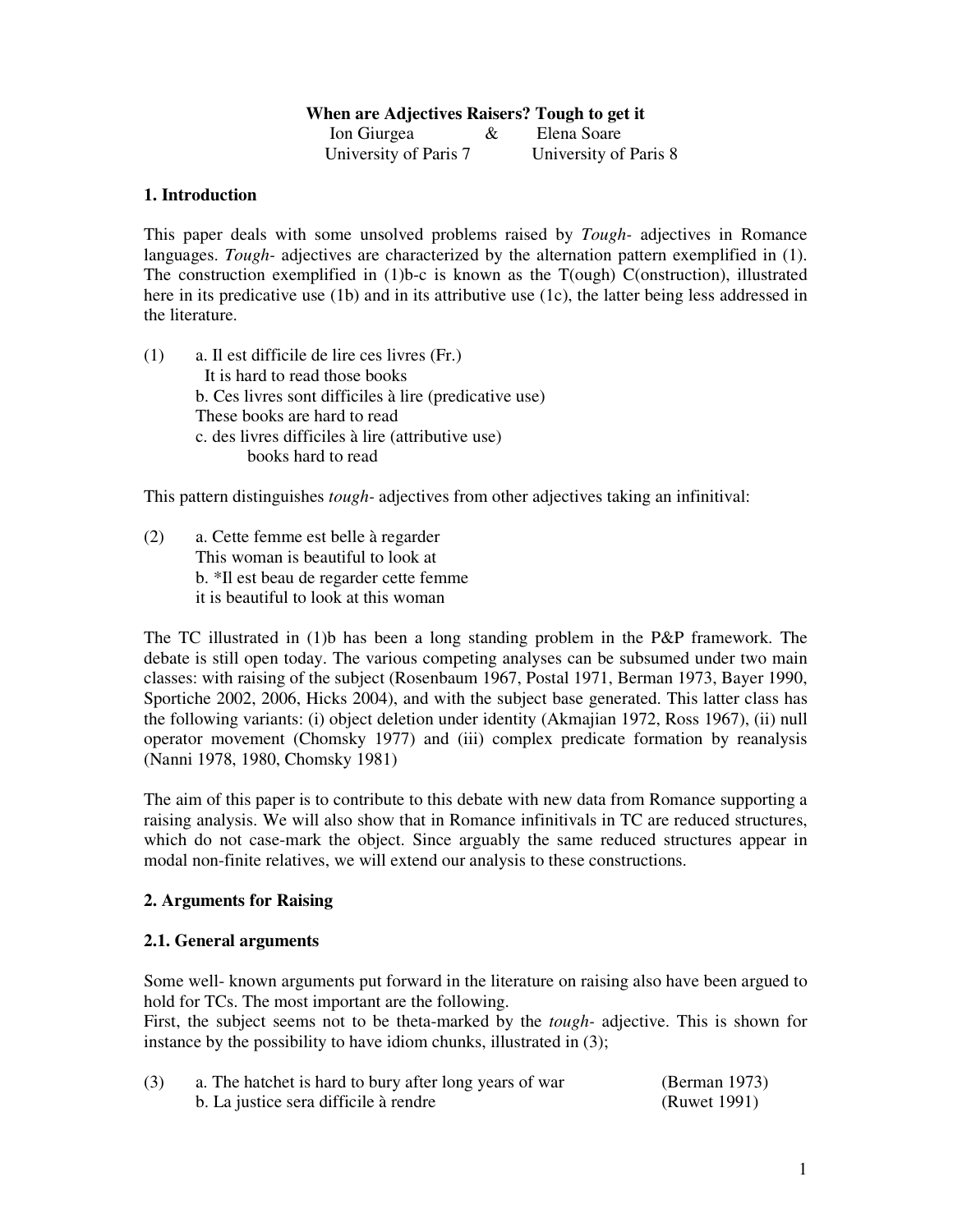# The justice will be difficult to render

Moreover, the nominalization is unavailable (Miller and Chomsky 1963, Chomsky 1970 – cf.  $(4)a-b$ ). When the nominalization is obtained, as in  $(4)c$ , it is however not for the form that selects the infinitival.

(4) a. \*John's easiness to please b. John's eagerness to please c. Mary's prettiness (\*to look at)

Goh (2000) argues against Kim (1995) which claims that the subject in TC is assigned a Cause role, being somehow causally related to the easiness/difficultness. (5)b is Goh's counterexample, which shows that the subject cannot be inherently a cause of the difficulty.

- (5) a. This mountain is difficult to walk up (Kim 1995)
	- b. Even the smallest mountain is difficult to walk up while wearing size 14 stilettos (Goh 2000)

Another classic argument comes from properties indicating reconstruction. On the one hand, TCs allow low readings of numerals. The sentence in (6) has a reading in which *dix livres*  "ten books" is interpreted under the modal introduced by the infinitival ("it is hard to find ten books"). This reading can only be derived by reconstructing the subject inside the infinitival, providing an argument in favor of raising.

(6) Dix livres de mathématiques sont difficiles à trouver dans cette maison (Fr) ten books of mathematics are hard to find in this house

On the other hand, variable-binding is possible. In (7), *his* can only be interpreted in a position c-commanded by *every photographer*, so it must have raised from such a position:

(7) Pictures of his<sub>i</sub> friends are hard for every photographer<sub>i</sub> to sell  $t_i$  (Sportiche 2002)

The same reasoning holds for anaphor-binding, illustrated in (8).

(8) A book about himself<sub>i</sub> would be tough for John<sub>i</sub> to forget

# **2.2. Arguments specific to the Romance family**

We add to this list some new arguments from the Romance domain. First, we may notice that TCs license subject bare nouns:

- (9) a. Prestiti stranieri sono difficili da obtenere (Italian)
	- loans external are difficult to get
	- b. Împrumuturi externe sunt greu de obtinut (Romanian)
	- c. Informaţii de calitate privitoare la piaţă sunt dificil de obţinut informations of quality regarding market are hard to get

As is well known (see Dobrovie-Sorin 1997, Beyssade & Dobrovie-Sorin 2004, Kleiber 2001, McNally 1995, 1998), argumental bare plurals in Romance languages are allowed only with predicates that provide existential closure, typically "localizing" predicates: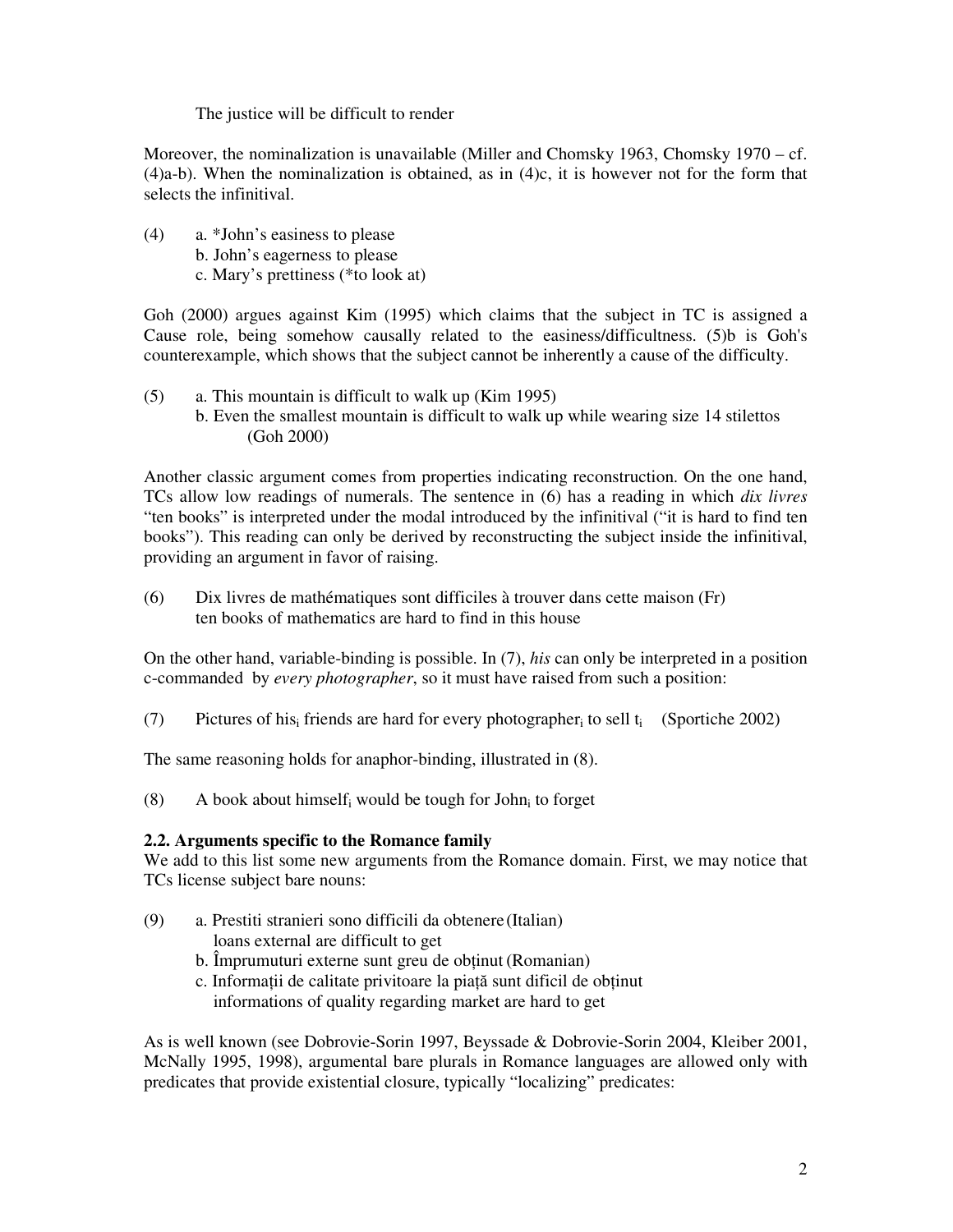| (10) | a. *În cameră erau bolnavi/triști copii. | (rom.) |
|------|------------------------------------------|--------|
|      | in room were ill/sad children            |        |
|      | a'. *Nella stanza erano /tristi bambini  | (it.)  |
|      | b. *Admir/respect profesori              | (rom.) |
|      | I-admir/I-respect teachers               |        |
|      | b'. *Ammiro/rispetto professori.         | (it.)  |
|      | c. În cameră dormeau copii               | (rom.) |
|      | in room were-sleeping children           |        |
|      | c. Nella stanza dormivano bambini        | (it.)  |
|      | d. Caut/ascult profesori                 | (rom.) |
|      | I search/listen teachers                 |        |
|      | e. Această demonstrație conține erori    |        |
|      | this proof contains errors               |        |
|      | f. Pe pereți erau hieroglife             |        |
|      | on walls were hieroglyphs                |        |
|      | g. Bordeaban cipreses el camino          | (sp.)  |
|      | were bordering cypresses the road        |        |
|      |                                          |        |

*Tough-* adjectives don't qualify as localizing predicates, as proven by (11). We have to conclude that in the examples (9), the subject must be interpreted inside the non-finite clause.

(11) a. \* Prestiti stranieri sono difficili b. \* Împrumuturi externe sunt dificile

Another piece of evidence is represented by the existence of non-agreeing *tough-* adjectives. In Romanian, unlike in the other Romance languages, the adjective in the TC doesn't agree with the subject, although the copula does. This proves that in this language the subject is not the external argument of the adjective:

(12) Aceste ipoteze sunt greu/\*grele de acceptat (Romanian) these hypotheses.fpl. are difficult.msg/difficult.fpl to accept

# **3. Problems for the Raising Analysis**

The raising analysis, however, is not without problems.

First, this constructions has both A and A' movement properties. The target position is a case position, which indicates A-movement. But other properties are incompatible with Amovement. For instance, the base position seems to be a case position, which would lead to improper movement

- (13) a. The solution is easy to find\_ b. This tray is easy to forget about**\_**
- (14) \*John is likely that comes

Furthermore, according to Kaplan and Bresnan 1982, the base position may be inside a finite clause, which point to a less local movement in the case of TCs:

(15) Mary is tough for me to believe that John would ever marry

Finally, licensing of parasitic gaps seems to be possible in TCs: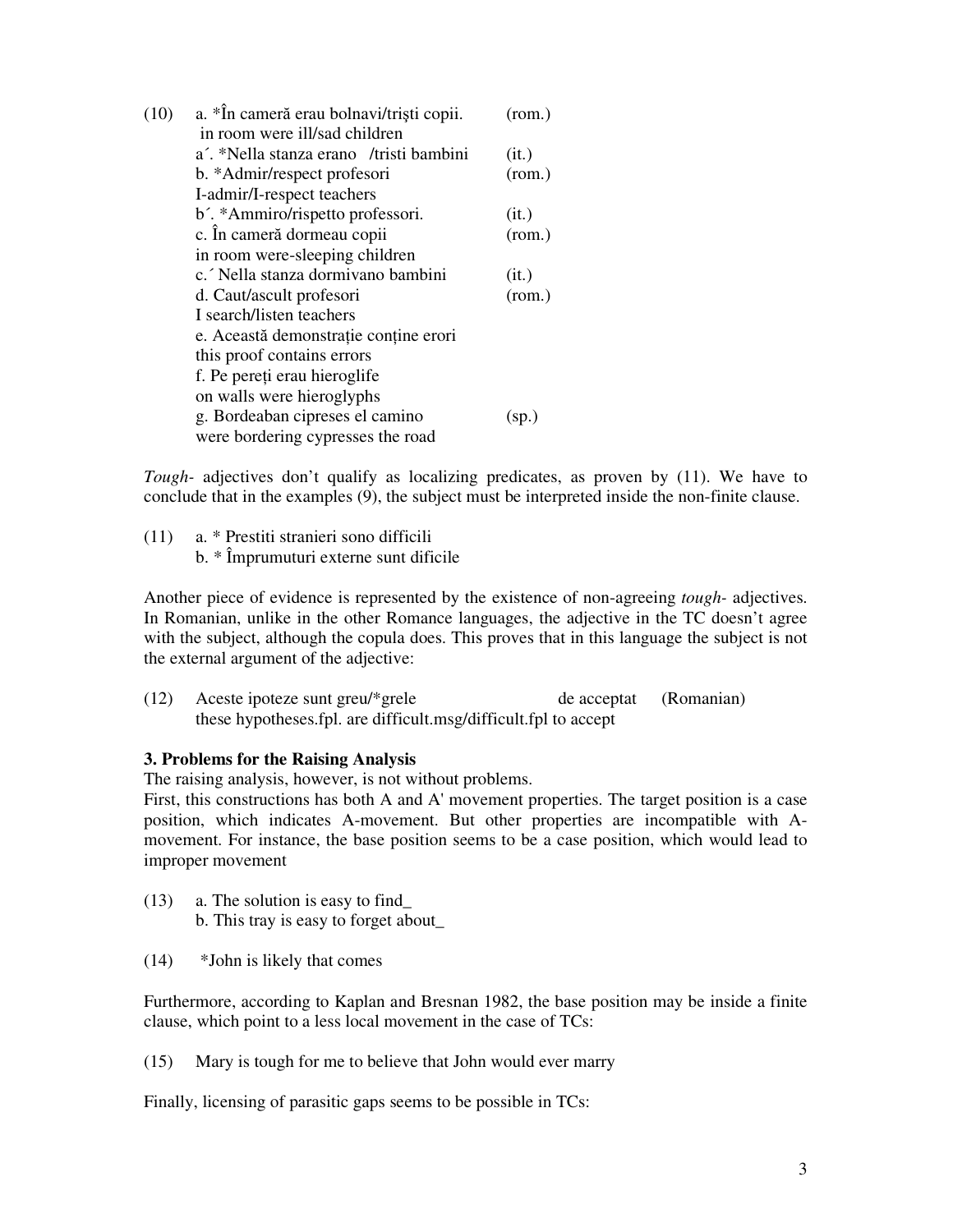(16) This book is hard to understand without reading twice

A mixed solution has been proposed in order to capture these mixed properties: it is a special kind of movement wich has some of the properties of  $A$ -bar movement  $+A$  movement (Brody (1993), Hornstein (2001), Hicks (2004)). To discuss the most recent, Hicks (2004) avoids the case problem by resorting to the hypothesis of a 'big-DP': the higher DP, headed by the Null Op, would receive case in the embedded clause, while its DP complement would raise from Spec of the embedded C to the matrix subject position.

This analysis also has some problems. On the one hand, there is no independent evidence for big DPs elsewhere in the grammar. On the other hand, there is no clear semantic role for the Null Operator; this item is normally interpreted as forming a predicate, but it is not clear how a predicate of individuals can combine with a *tough* adjective.

Moreover, a raising analysis should be able to deal with the attributive use of TCs (illustrated in (17)), and this is not addressed in the afore-mentioned papers.

| (17) | This is a movie hard to forget    |        |
|------|-----------------------------------|--------|
|      | C'est un film difficile à oublier | (fr)   |
|      | Asta e un film greu de uitat      | (rom.) |

### **4. Towards an analysis of TC in Romance**

### **4.1. The infinitival in TC and Modal Reduced Relatives – reduced structures**

The proposal that we defend here is that in Romance TC the infinitival represents a reduced structure, which does not case-mark the object, behaving on a par with participles and not with finite relatives. We propose a unified analysis following this line for TC and modal reduced relatives. Our main arguments in support of this view come from a parallel behaviour observed for the two kinds of structures, concerning the form of the embedded verb, the distribution and the locality constraints.

The non-finite form in TC is the same as the one used in modal reduced relatives (as noticed, for French, by Kayne 1972).

| (18) | a. Ces livres sont difficiles à lire<br>these books are hard $\hat{a}$ read. Inf<br>b. livres <b>à lire</b> "books to read"<br>books $\hat{a}$ read. Inf | Fr.)   |
|------|----------------------------------------------------------------------------------------------------------------------------------------------------------|--------|
| (19) | a. Questi libri sono difficili <b>da leggere</b><br>these books are hard <i>da</i> read.Inf<br>b. libri <b>da leggere</b><br>books <i>da</i> read Inf    | (It.)  |
| (20) | a. Aceste cărți sunt greu de citit<br>these books are hard <i>de</i> read.Sup<br>b. cărți de citit<br>books <i>de</i> read.Sup                           | (Rom.) |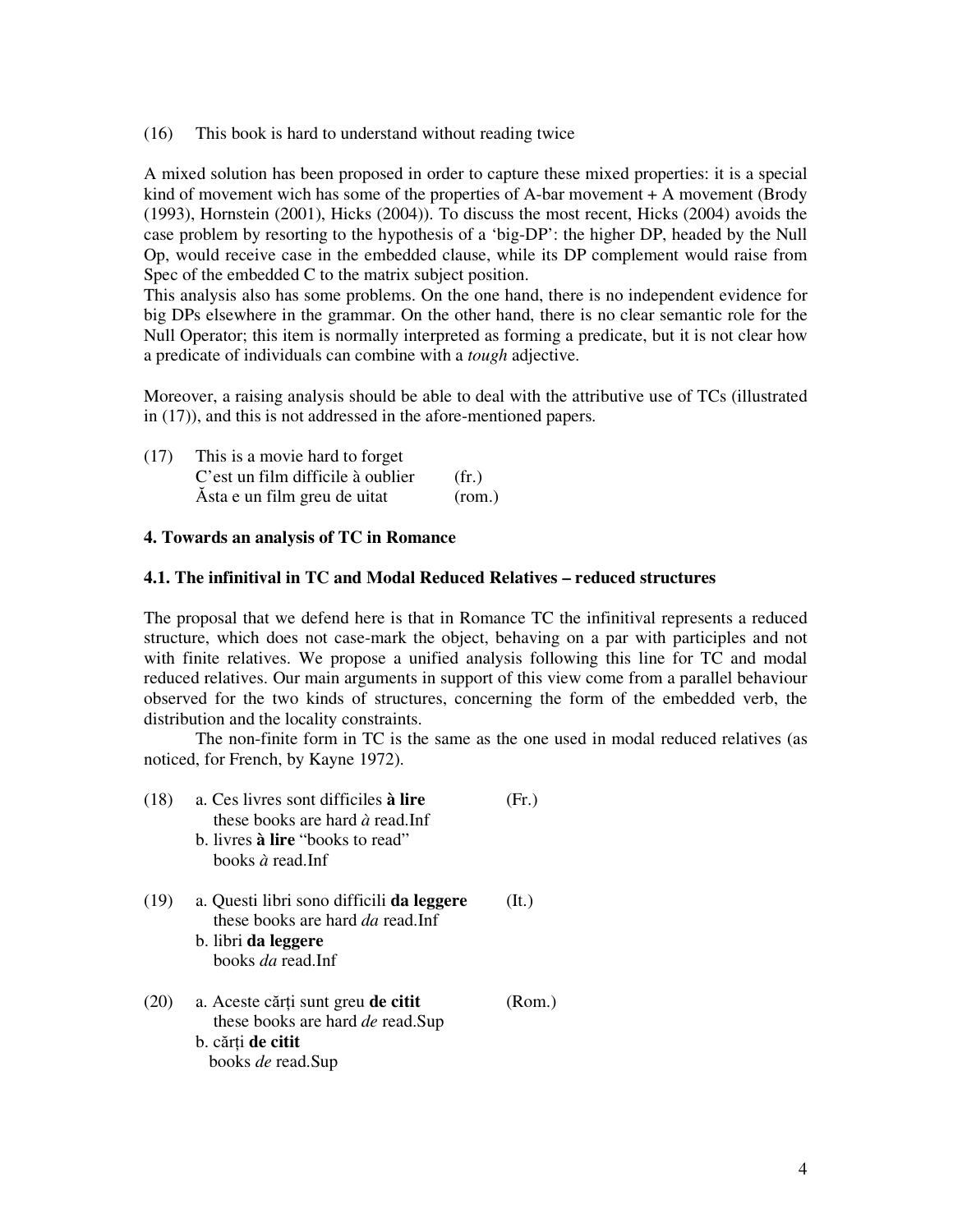The non-finite form used in TC is different from the form used in clausal complements of evaluative control adjectives of the type *clever, kind* (which do case-license the object) (in western Romance, the introductory element is different - fr. *de* vs. *à*, it. *di* vs. *da*; in Romanian, the form itself is different – supine in TC and modal relatives vs. subjunctive in control clauses):

| (21) | a. Vous avez été gentil de le faire<br>you have been kind <i>de</i> it do | Fr.)   |
|------|---------------------------------------------------------------------------|--------|
|      | b. cela est difficile à faire                                             |        |
|      | this is difficult $\dot{a}$ do                                            |        |
| (22) | a. Lei è gentile <b>di</b> averlo fatto                                   | (It.)  |
|      | you are kind de have-it done                                              |        |
|      | b. Questo e difficile da fare                                             |        |
|      | this is hard <i>da</i> do                                                 |        |
| (23) | a. Ați fost amabil să o faceți                                            | (Rom.) |
|      | you-have been kind Subj it you-do                                         |        |
|      | b. Asta e greu de făcut                                                   |        |
|      | this is hard <i>de</i> do.Sup                                             |        |

In Western Romance, in the impersonal use of Tough adjectives, the clausal complement has the same form as with control adjectives, which is different from that used in TCs.

- (24) a. Il est difficile **de** soutenir cette analyse (Fr.) it is difficult *de* defend this analysis b. Cette analyse est difficile **à**/\*de soutenir this analysis is difficult *à* defend
- (25) il a été gentil **de** soutenir cette analyse he has been kind *de* defend this analysis

In Romanian, both forms may be used: the subjunctive and the supine (see discussion under 42 below).

(26) a. e greu să răspundem la aceste întrebări is hard Subj answer.1pl to these questions b. e greu de răspuns la aceste întrebări is hard *de* answer.Sup to these questions

Assuming that the formal resemblance between infinitivals in TC and in Modal relatives reflects a similar structure, it is worth noticing that Romance modal infinitival relatives are reduced relatives, unlike their English counterparts. They verify indeed Bhatt's (1999) criteria for reduced relatives, namely:

(i) they can appear in postcopular position (cf., for this criterion, Embick 1997, Iatridou et al. 1999):

| (27) | a. Ces livres sont à lire jusqu'à mardi        | (fr) |
|------|------------------------------------------------|------|
|      | these books are $\dot{a}$ read until Tuesday   |      |
|      | b. Questi libri sono da leggere fino a martedì | (it) |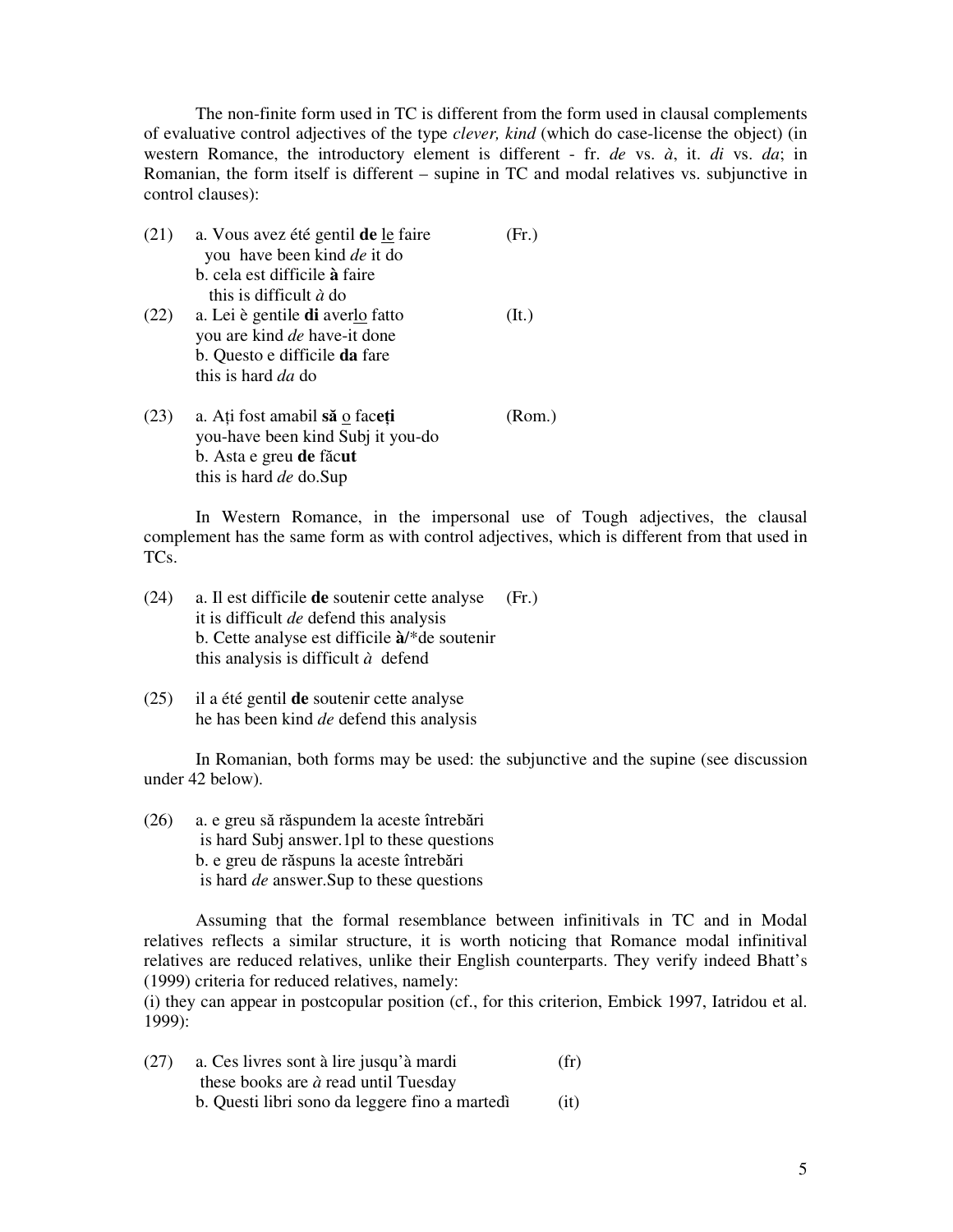- c. Aceste cărţi sunt de citit pînă marţi (rom)
- (28) \* These books are to read until Tuesday

(ii) relativization is strictly local:

- (29) a. \* Un livre à dire à tes enfants de lire (fr.) a book *à* tell to your children *de* read b. \*O carte de zis copiilor să citească (rom.) a book *de* tell.Sup children.the.D Subj. read.3pl
- (30) A book to tell your children to read

On the other hand, infinitival relatives involving relativization of the subject, which in English do qualify as reduced structures, do not exist in Romance:

- (31) a. a man to fix the sink
	- b. \*un homme à réparer l'évier (fr.)
	- c. \*un om de reparat chiuveta (rom.)

A further difference is that periphrastic passive is not allowed in Romance, as opposed to English:

(32) a. a book to be read b. \*un livre à être lu

Some of these properties are also found with TCs. First, the gap in the non-finite clause only corresponds to the object:

(33) a. ces livres / \*ces personnes sont difficiles à lire  $(fr.)$  these books/these persons are hard to read b. \*Cette personne est difficile à dormir this person is difficult to sleep c. \*Cette personne est difficile à parler avec this person is tough to speak with

Secondly, the gap cannot be further embedded inside the complement of the infinitival, it must be an argument of the infinitival, unlike in English:

(34) a. \*Un livre difficile à convaincre tes enfants de lire b. \*O carte greu de convins pe elevi să (o) citească c. A book hard to convince your children to read

On the other hand, no periphrastic passive is allowed:

(35) \* un livre difficile à être lu a book difficult to be read

The Romanian Supine, used in *tough-* constructions and modal reduced relatives, arguably has a more reduced structure than the Infinitive, since it does not allow clitics of any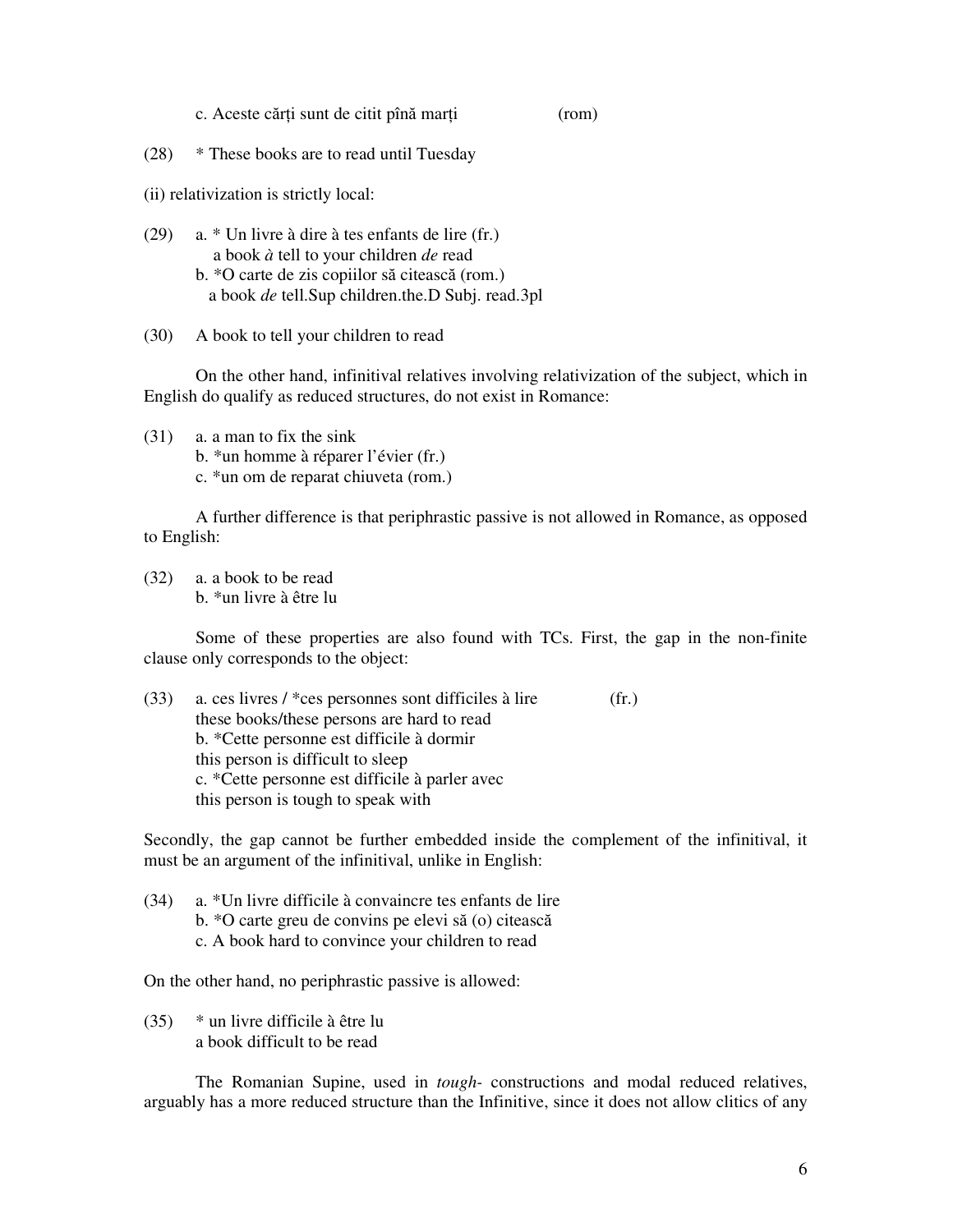sort, nor "clausal" negation (which is the same as constituent negation in Romanian) – it only allows a participial negation (*ne*) in the reduced relative construction, which then gets a special meaning (impossibility; the obligation meaning is lost) (cf. Soare 2002):

(36) a. înainte de a-i spune

before of to-him(DCl) do.Inf

- b. \* e greu de-i spus is hard *de*-him(DCl) tell
- c. pentru a nu rata for to not fail
- d. \*carte greu de nu citit book hard *de* not read.Sup

To make this more precise, we propose to adapt the following cross-linguistic generalization proposed by Bhatt (1999):

**"Reduced relatives are only based on the relativization of the** *external* **argument"**  We propose that this generalization should be restated in terms of case-marking:

"external" = **non-case-marked** (cf. the passive participle)

So - in spite of active morphology, we can assume that modal reduced-relatives are passivelike structures.

Further evidence comes from the fact that in Romanian, agent adjuncts with supine (in modal relatives and even in TCs) are possible for some speakers:

(37) a. Sunt multe lucruri de rezolvat de către ministerul Agriculturii are many things *de* solve.Sup by ministry.the agriculture.the.G. "There are many things to be solved by the Ministry of Agriculture (www.amosnews.ro/PrintArticle201911.phtml) b. Japonia este greu de înteles de către cineva care nu locuieste acolo Japan is hard *de* understand.Sup by somebody who not lives there "Japan is difficult to understand for somebody who doesn't live there" (www.targetonline.ro/articol\_168/soc\_cultural\_in\_japonia.html) c. Preţurile (…) par greu de "înţeles" de către mulţi dintre români. prices-the seem hard *de* understand.Sup by many among Romanians "The prices (…) seem to be difficult to understand for many Romanians" (www.stiriauto.ro/articol/888/Romanii-se-orienteaza-catre-masini-din-import)

# • **A unified analysis**

Based on the formal and syntactic resemblances between non-finite forms used in TCs and in modal reduced relatives, we can assume that the same structure underlies both. Then we can conclude that:

- Raising in TC in Romance can dispense with A-bar movement. A-movement suffices.
- TCs as well as modal reduced relatives are based on a passive-like inflection.

# • **Modal Inflection**

We consider this inflection to be an inflection with modal properties,  $I_{\text{Mod}}$ , which normally combines with a Pred head in order to externalize the object, as passive morphology normally does in these languages. The only exception would be TCs, in which the *Tough* adjective directly selects  $I_{\text{Mod}}$ . Since the introductory element appears both in attributive/predicative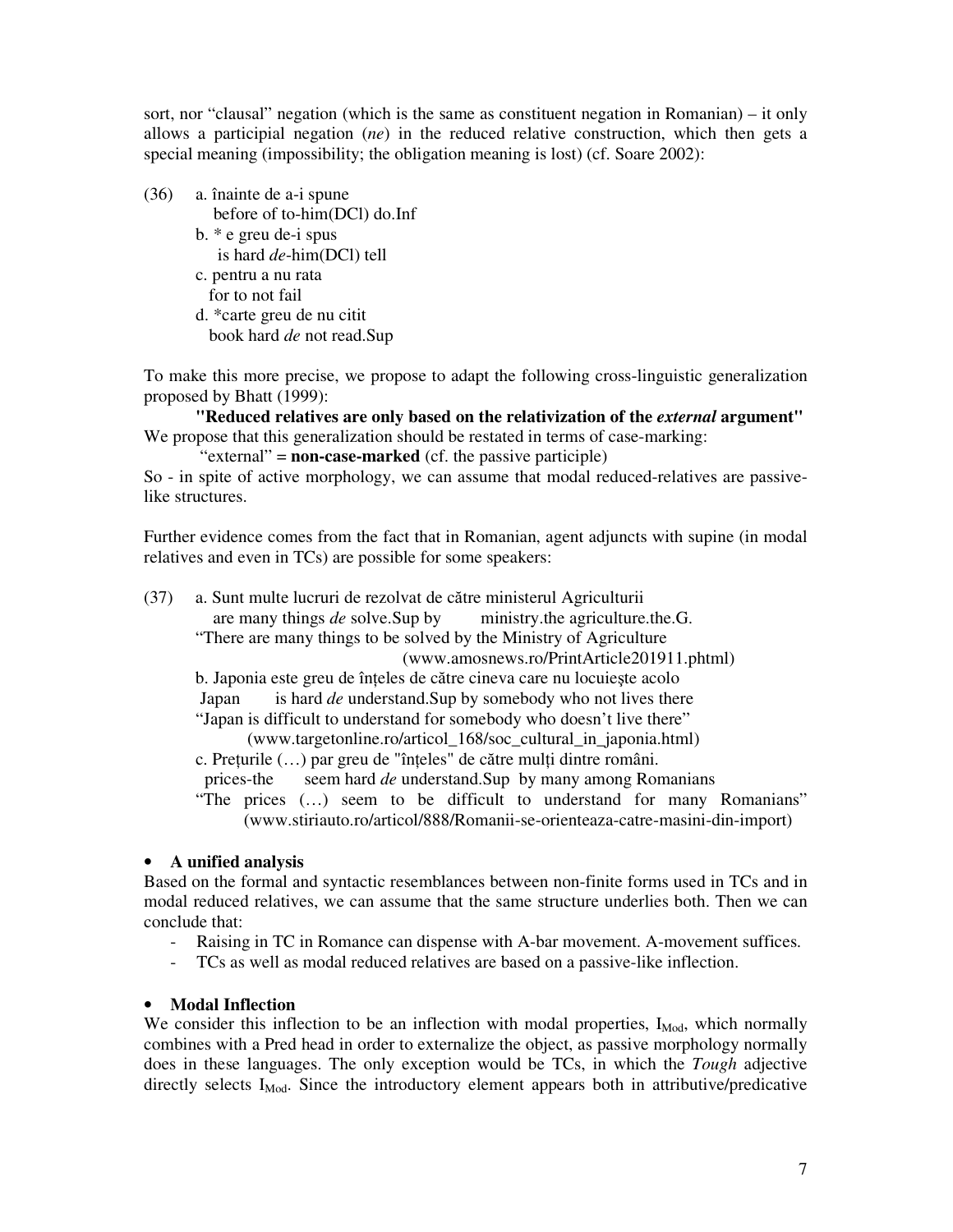uses and in argument uses (in TC), we cannot take it to represent C or Pred, so we consider the whole complex WRom.  $\dot{a}$ +Inf., Rom.  $de+Sup$ . to represent the Spell-Out of I<sub>Mod</sub>.

We assume that  $I_{\text{Mod}}$  has a subspecified modal meaning. Either it is modal by itself – deontic necessity under Pred –, or it is selected by a modal, when selected by the *tough*-adjective. We assume that *tough-* predicates introduce modality, as shown in Addendum 2. Moreover, in Romanian, under Pred with participial Negation (*ne-*), it expresses impossibility:

(38) carte de necitit book *de ne-*read.Sup "unreadable book"

This analysis encounters some potential problems. One of them is that these structures use active morphology. The answer that we could suggest runs in the following terms. Historically, the origin of the construction is the nominal use of the infinitive. This is clear in Romanian and Latin, where the Supine form is also one of the Complex-Event-Nominalizations, and in Latin (where it can also build (simple and complex) event nominalizations). (Latin uses its 'Supine' in TCs but not in modal reduced relatives, for which it has a special participial form – -*nd-us*).

- (39) tunsul oilor de către păstori (Rom.) sheep.the.Gpl. by shepherds
- (40) a. facile dictū (Latin) easy say-*tu-*Abl. (*tu*=Sup) b. (frequens) concursus omnium frequent gather-*tu-*Nom. all.Gpl. (*tu*=Nominalizer: "ing") c. (...) a mulieribus, quas frequens partus debiles reddit (Serv., *Aen.* 5, 396) from women which.Apl. frequent childbirth.Nsg. weak.Apl. makes

In Western Romance, the nominal use of the Infinitive is more sporadic, but still possible:

(41) le manger the eat.Inf

-

Since with event nominalizations, the object is not accusative-marked, but case-marked by some nominal functional material (getting genitive), we must conclude that  $v^*$  is lacking<sup>1</sup>. So lack of v\* is not incompatible with infinitive morphology. We consider that the same lack of  $v^*$  is found with  $I_{\text{Mod}}$ . The difference is that case-marking does not come from a nominalizer (since  $I_{\text{Mod}}$  is not a nominalization), so it must obtain externally to the structure.

Another potential problem concerns object case-licensing in the Romanian supine. We saw that in Romanian the supine may also appear in the impersonal use of *tough-* adjectives, where we don't expect a passive form (see 26 above).

 $1$  Active nominalizations do exist, cf. Borer (2007), Cornilescu (2001), contra Grimshaw (1990), but they still do not assign accusative in English and in Romanian. English allows two types of genitive in this case, whereas in Romanian these nominalizations are unergative. For these cases, we should assume an active v without the property of accusative case assignment.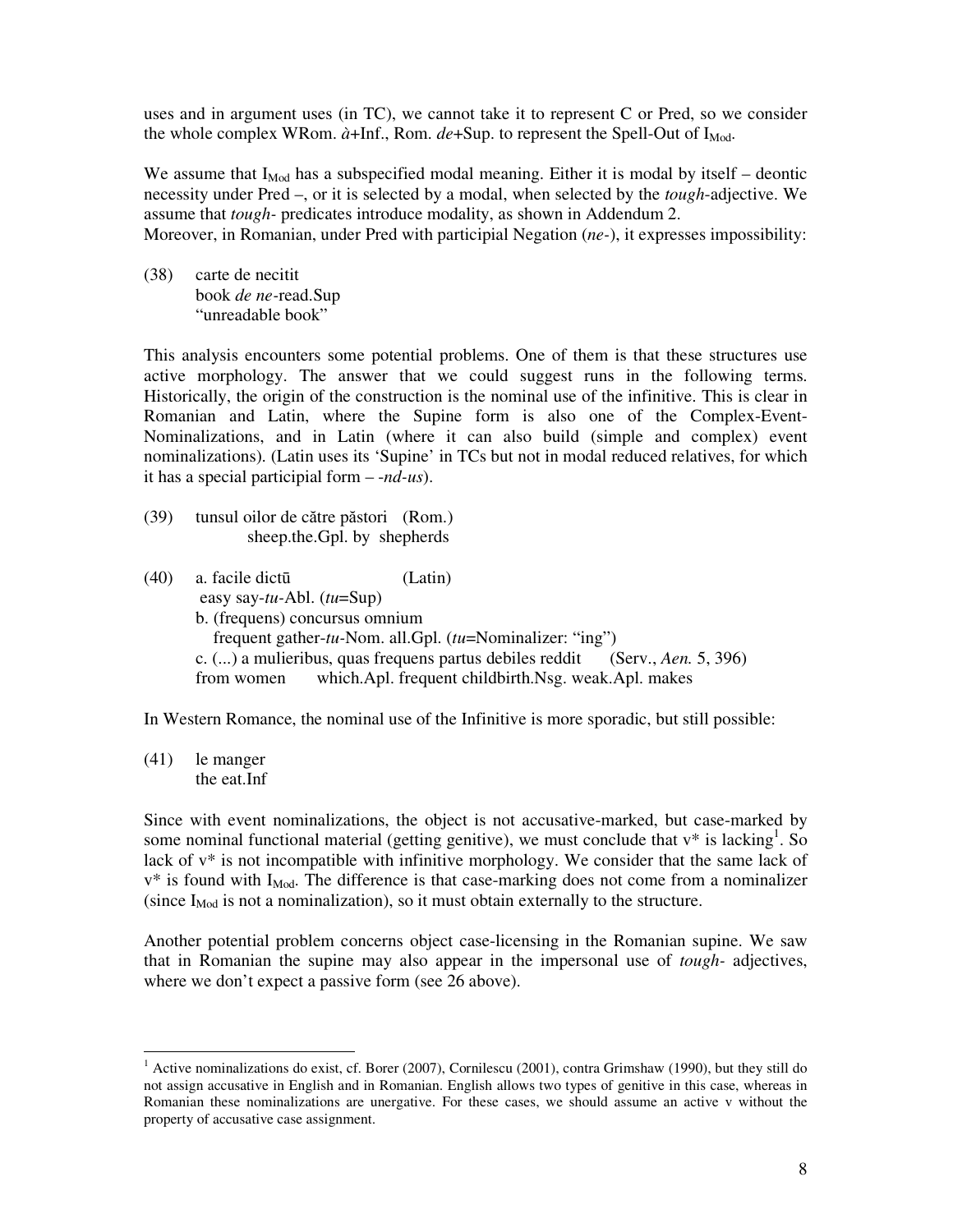However, the supine only marginally allows an object in the impersonal construction. DPs morphologically marked for Accusative are impossible (pronouns including clitics and PE-accusatives):

(42) \*E greu de convins pe deputaţi/ pe mine is hard *de* convince.Sup Ac deputies/Ac me

Even DPs without an explicit Accusative marking are not always good; only weak DPs seem to be allowed:

- (43) a. E greu de trimis atîtea pachete prin poştă is hard *de* send.Sup so-many packs by post
	- b. ??E greu de trimis aceste pachete prin poştă is hard *de* send.Sup these packs by post

This could indicate that in Romanian there are two kinds of object case assignment: a strong Accusative and a weak one (for strong vs. weak Accusative, see Cornilescu & Dobrovie-Sorin (forth.)) and that in the supine construction strong Accusative case is not available. Since weak DPs may also raise, we must assume that weak case assignment is always optional:

(44) Atâtea pachete sunt greu de trimis so-many packs are hard *de* send.Sup

Finally, another question that could be raised with respect to this analysis is the nature of raising found in attributive uses of TCs and in reduced relatives. The following section is devoted to this matter.

# **4.2. The trigger of raising and Case Marking. Raising Reduced Relatives**

Given the present hypothesis, the ultimate trigger of raising in predicative TCs is T, which case-licenses the object assigning it Nominative. However, for attributive TCs, a different mechanism is needed. We assume raising reduced relatives.

Bhatt (1999) shows that the arguments which support raising relatives also apply to reduced relatives:

| (45) | a. The headway made                            | Idiom chunks            |
|------|------------------------------------------------|-------------------------|
|      | b. the twenty people likely to come for dinner | Low reading of numerals |

So, we propose that if a raising analysis can be assumed for full relatives, the same kind of analysis could very well apply to reduced relatives. More specifically, we follow Bhatt's (1999) idea that raising relatives are instances of projecting movement (an idea which has first been proposed for free relatives, by Iatridou, Anagnostopoulou and Izvorsky (published in 2001)). Let us make this idea precise.

Chomsky (2000, 2001) proposes a general labelling rule for the operation Set Merge, according to which the label of the object formed by Merge  $(\alpha, \beta)$  is the label of whichever of the two selects the other. As he acknowledges, this is an assumption independent from the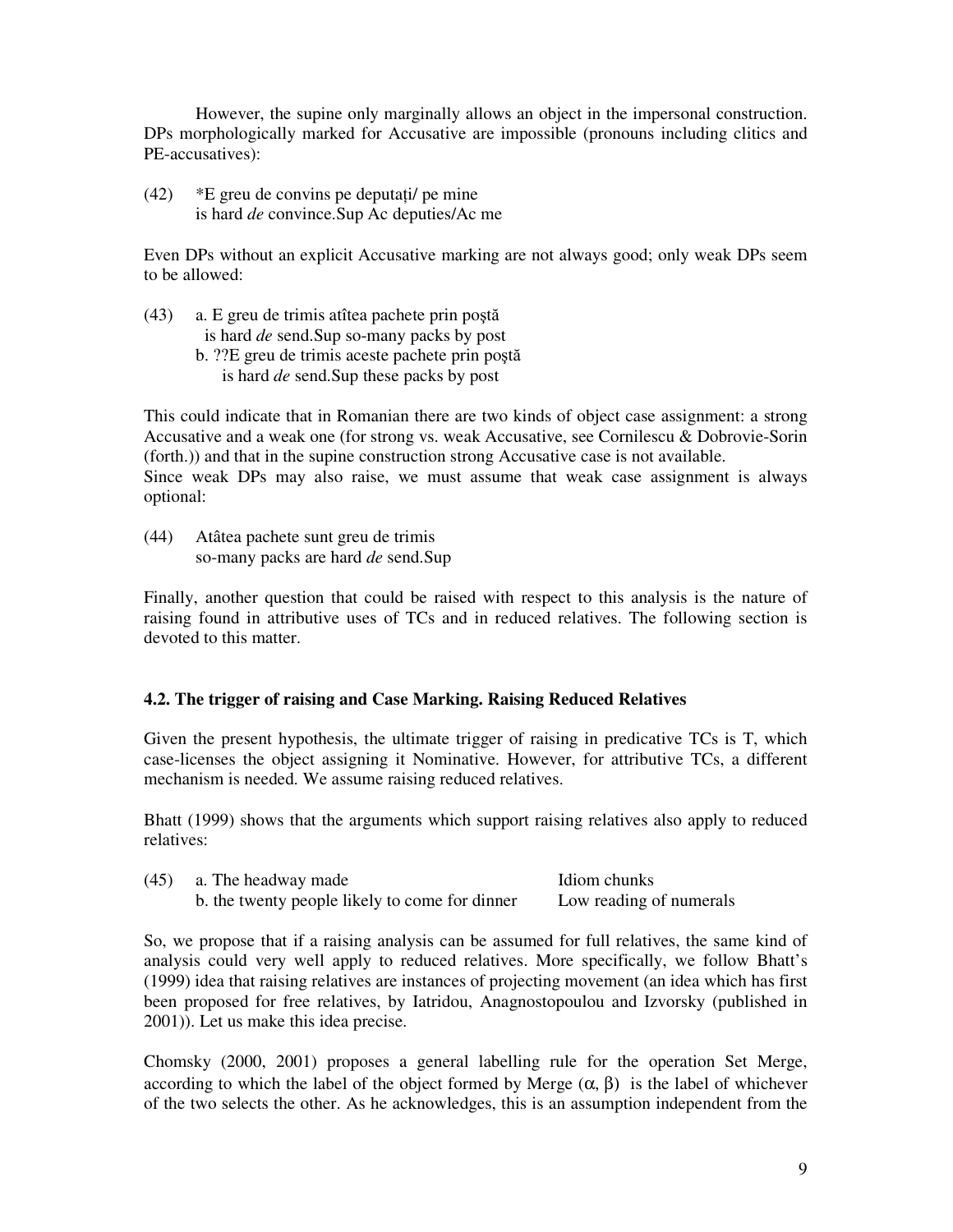other principles of the system. Chomsky suggests that building this rule into the computational system reduces computational burden. But we may also consider it a default rule, which can be overridden by a positive specification on the selector head which indicates that the label of the object formed by Merge will be the label of the selected item. The effect of reducing computational burden may be achieved by default rules too.

In minimalism, labels are not primitives, but are short-cuts for bundles of combinatorial properties. So, in  $\{\alpha, \beta\} \rightarrow \gamma$ , there are in fact more than two labelling possibilities:

- γ inherits properties of α

- γ inherits properties of β

-

- γ inherits properties of both

The inclusiveness condition prohibits γ from adding properties of its own.

Movement is an instance of selection-driven merge (Chomsky's Set-Merge). The remerged element has some feature X which verifies a feature of the head/selector H. According to Chomsky, this happens in two steps: first,  $X$  or the bearer of  $X$  is identified by Agree, checking an unvalued feature of H. Then, in case H has an additional EPP feature, the bearer of X is remerged to SpecH.

If selector-projecting is the default, we may assume that selectee-projecting is triggered by a special feature, let's say +proj, always associated to a selectional feature (in this case EPP, but it is conceptually possible that this feature may be c-selectional; perhaps, this could work for conjunctions, and even for adjuncts).

For raising relatives, the feature-complex  $\{+N + EPP\}$  will have a +proj feature<sup>2</sup>.

This analysis of relative clauses solves an important problem which the previous analyses, of which the most recent and full-fledged is Bianchi's (1999), raised, namely the fact that D is a nominal functional item, typically selecting (projections of the) N (it belongs to the extended projection of the N). Bianchi claimed that the NP in SpecCP sufficed to satisfy the categorial +N feature of D (adopting Kayne's (1994) proposal to extend government by head H to the specifier of the complement of H). But this proposal doesn't dispense us with having two selectional features on D. The feature +N is still not enough, because an item cannot simply select just the specifier of its complement. Otherwise, we would expect, for instance, that an IP having a DP as its specifier (the subject) could behave as a DP wrt. selection, which, of course, is not the case. Moreover, it predicts that the relative could be ambiguous, being able to be selected both as a  $+N$  and as a  $+C$ . But this is not the case either. [[NP][CRel...]]phrases are always nominal.

The structures we propose for full relatives, adapted from Bhatt 1999, are represented in the following trees:

<sup>&</sup>lt;sup>2</sup> Chomsky (2005) proposes another labelling mechanism, based on two principles: (i) in  $(H, \alpha)$ , H an LI, H is the label, and (ii) if  $\alpha$  is internally merged to β, forming  $\{\alpha, \beta\}$  then the label of β is the label of  $\{\alpha, \beta\}$ . This system allows "projecting movement" only when the moved item is a head, in which case either item may project. Following Donati (2006), he takes free relatives to illustrate this situation.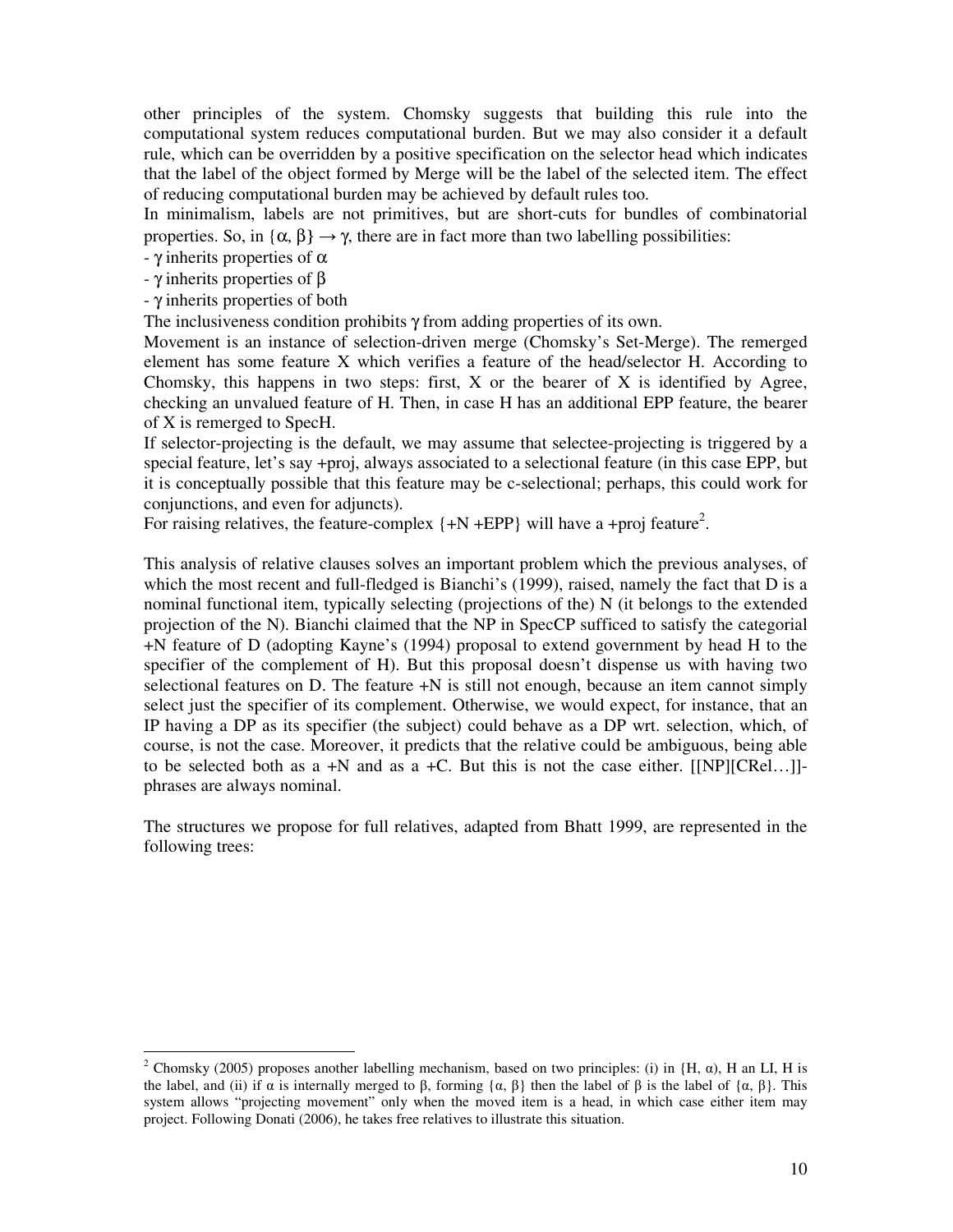

To account for the differences between full and reduced relatives, we propose the following analysis of reduced relatives: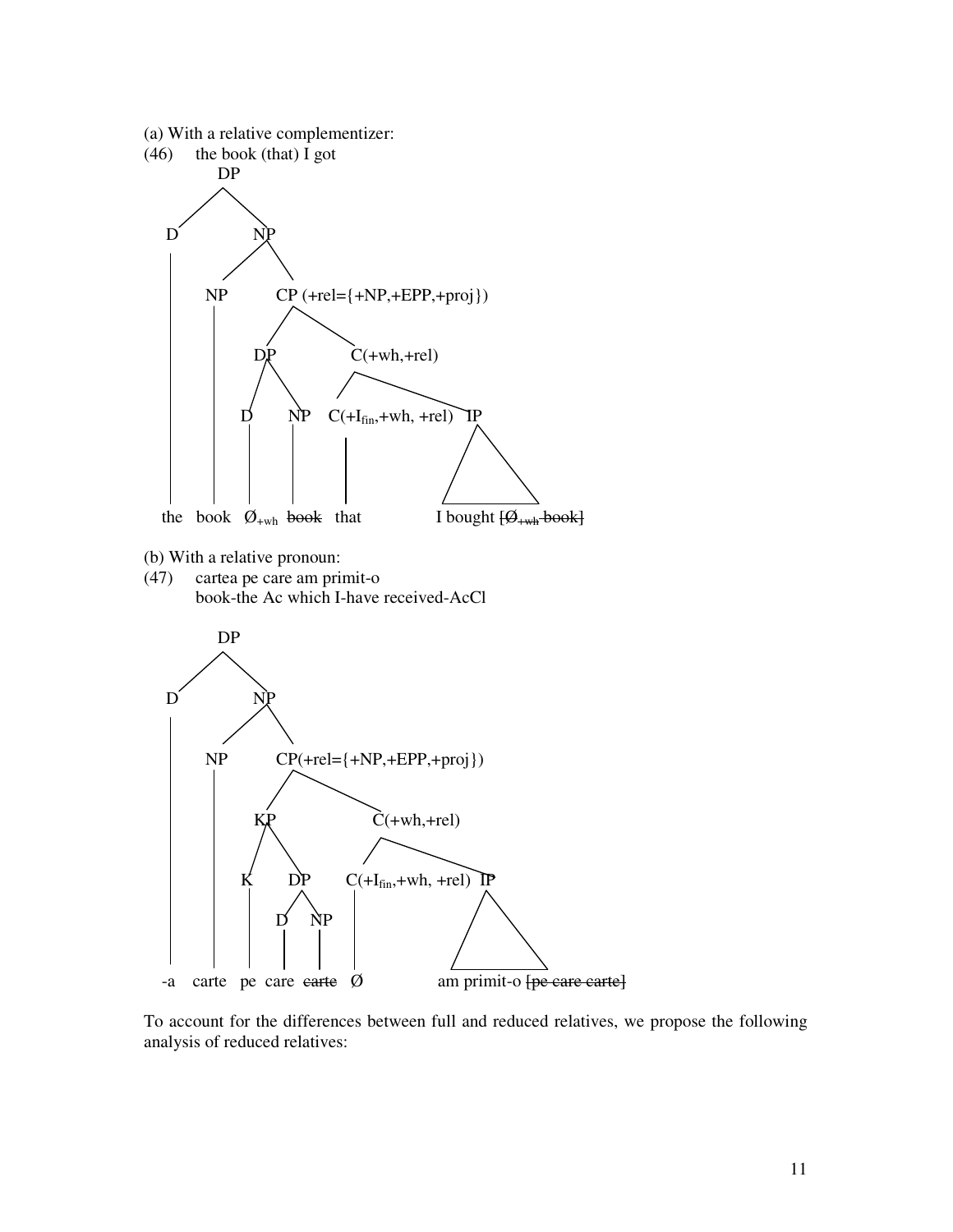The head responsible for raising is not  $C_{\text{+rel+wh}}$ , but rather  $\text{Pred}_{\text{+rel}}$ . This  $\text{Pred}_{\text{+rel}}$  head does not have a +wh feature, so that is cannot attract a nominal with a special mark (namely +wh). It just looks for a +N, with the effect that the closest nominal will be attracted.

If we assume Chomsky's activeness condition, this closest nominal must lack case in order to be accessible to attraction. Since it does not have an unsatisfied +wh feature to make it active, the only feature which could do this job for him is Case. This explains Bhatt's generalizations, that in reduced relatives relativization is strictly local, and it only affects "external" arguments – i.e. non-case-marked arguments.

Lack of case-marking of the relativized nominal explains the predicative use of reduced relatives, which is another feature distinguishing them from full relatives. In the predicative use, all we have to assume is a Pred not endowed with +rel+proj. The un-case-marked argument raises (perhaps through the specifier of this Pred) in order to be case-marked by T or by another higher head in the sentence (e.g. v\* or AgrO for ECM).



For the interpretation of an NP without a +wh D, we may assume that Trace-Conversion creates the expression {the x.  $N(x)^{x}=n$ }, where n is  $\lambda$ -bound by the relativizer, anyway, regardless of the presence of a D. (See Fox 2003 for Trace Conversion)

Notice that a special Trace-Conversion rule is needed anyway. Traces cannot be interpreted either as generalized quantifiers or as bare NPs (predicates).

For attributive TCs, we assume a Pred<sub>+rel</sub> above the *tough*-adjective.

# **5. Agreement in TCs**

Recall (12): in standard Romanian, the *tough-* adjective doesn't agree with the "subject" (or head-noun in attributive use), while in western Romance and regional varieties of Romanian: the *tough-* adjective does agree:

| a. Aceste ipoteze sunt greu/*grele                 | de acceptat | (Romanian)                                                      |
|----------------------------------------------------|-------------|-----------------------------------------------------------------|
|                                                    |             |                                                                 |
| b. Ces hypothèses sont faciles à admettre          |             | (French)                                                        |
| these hypotheses(fpl) are difficult.fpl. to accept |             |                                                                 |
| c. Queste ipotesi sono difficili da accettare      |             | (Italian)                                                       |
|                                                    |             | these hypotheses(fpl) are difficult.msg/difficult.fpl to accept |

We propose that this difference comes from the selectional properties of the *tough-* adjective. We consider that predicative adjective agreement is realized in the configuration SpecPred - Comp-Pred.. Agreeing *tough*- adjectives take the clause as an internal argument. Furthermore they project a Pred (or a) endowed with an attracting feature. Raising adjectives are adjectives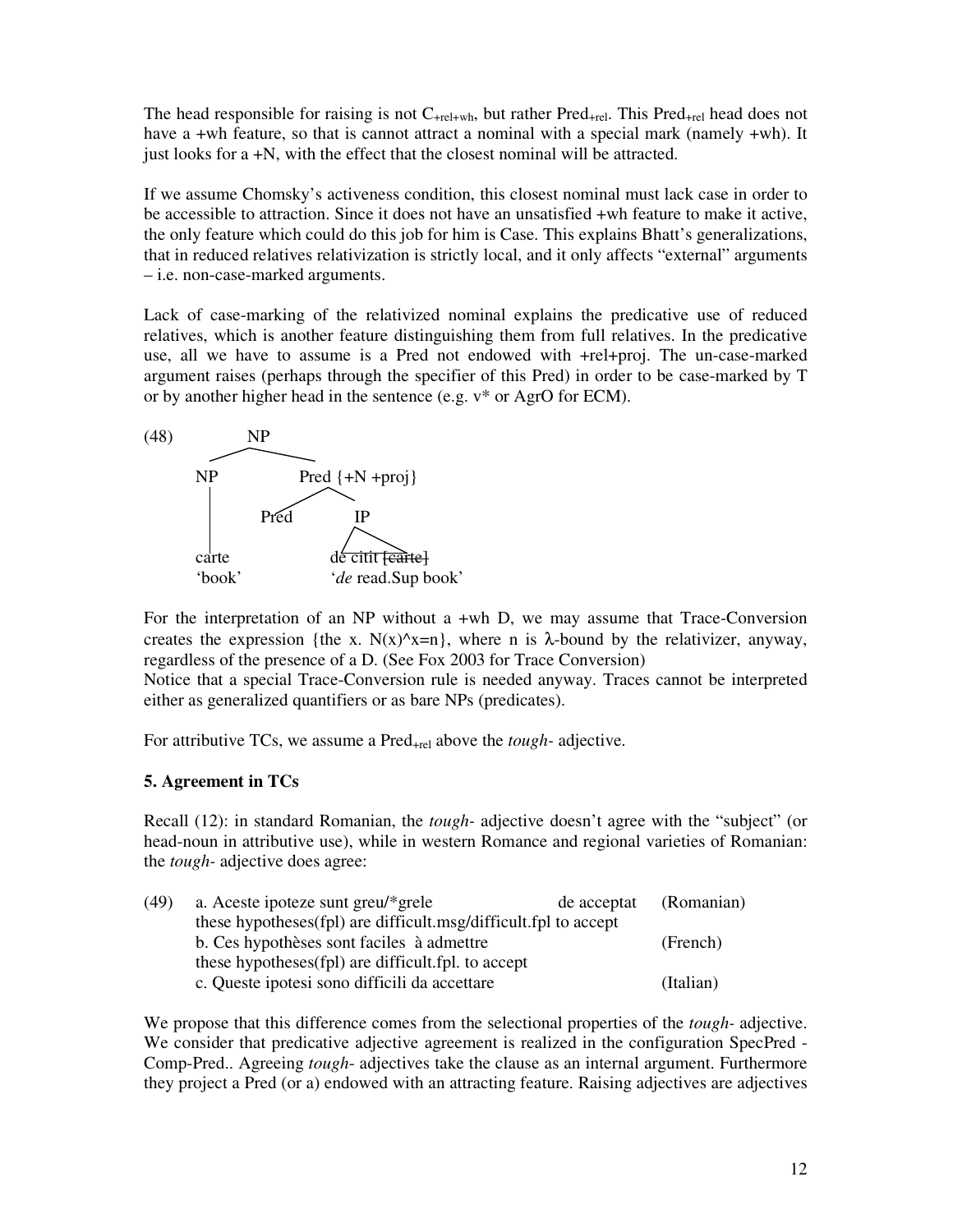combining with a Pred endowed with an attracting feature. So, we assume that SpecPred is a position which can also be filled by Movement, not only by Merge.

Non-agreeing *tough-* adjectives do not have two c-selectional patterns, one with an internal argument and one without. Their subject may be a DP, a full clause or a reduced clause. When it is a reduced clause (the supine) and there is an object in need for case-licensing, the object directly moves to SpecTP, triggering agreement with the copula but not with the adjective. It cannot pass through SpecPredP because this position is occupied by the IP (the clause to which it belongs).

We have to assume that a clausal 'subject' (SpecPred) is always linearized to the right.

(50) a. E  $[Pred]$   $Pred$   $[A$ <sup>p</sup> greu]]  $[CPS\tilde{a}$  susții această ipoteză]] is hard Subj hold.2sg this hypothesis b. Această ipoteză e [<sub>PredP</sub> [<sub>Pred</sub> Pred [<sub>AP</sub> greu]] [<sub>IP</sub>de susținut această ipoteză]] this hypothesis is hard *de* hold.Sup

This may be viewed as an instance of a rightward placement rule of heavy constituents, which underlies many linearization phenomena across languages:

- (51) a. I often came to this conference b. I (\*many times) came to this conference (many times) (52) a. I carefully did the job.
	- b. I (\*with care) did the job (with care)

Left-hand sentences are generally marked. So we may consider them to be in a peripherical position (SpecTop):

(53) Să susţii această ipoteză e greu Subj hold.2sg this hypothesis is hard

In the attributive use, the Pred<sub>+rel</sub> takes as a complement the entire *tough*+IP construction, which is a PredP, finding the un-case-marked nominal inside the IP as the closest matching goal:

(54) o  $\lceil N_P \rceil$  ipoteză]  $\lceil \frac{Pred_{+rel}}{\rceil Pred} \rceil$   $\lceil \frac{Pred}{Pred} \rceil$   $\lceil \frac{Pred}{Pred} \rceil$   $\lceil \frac{Pred}{Pred} \rceil$   $\lceil \frac{Pred}{Pred} \rceil$ a hypothesis difficult *de* hold.Sup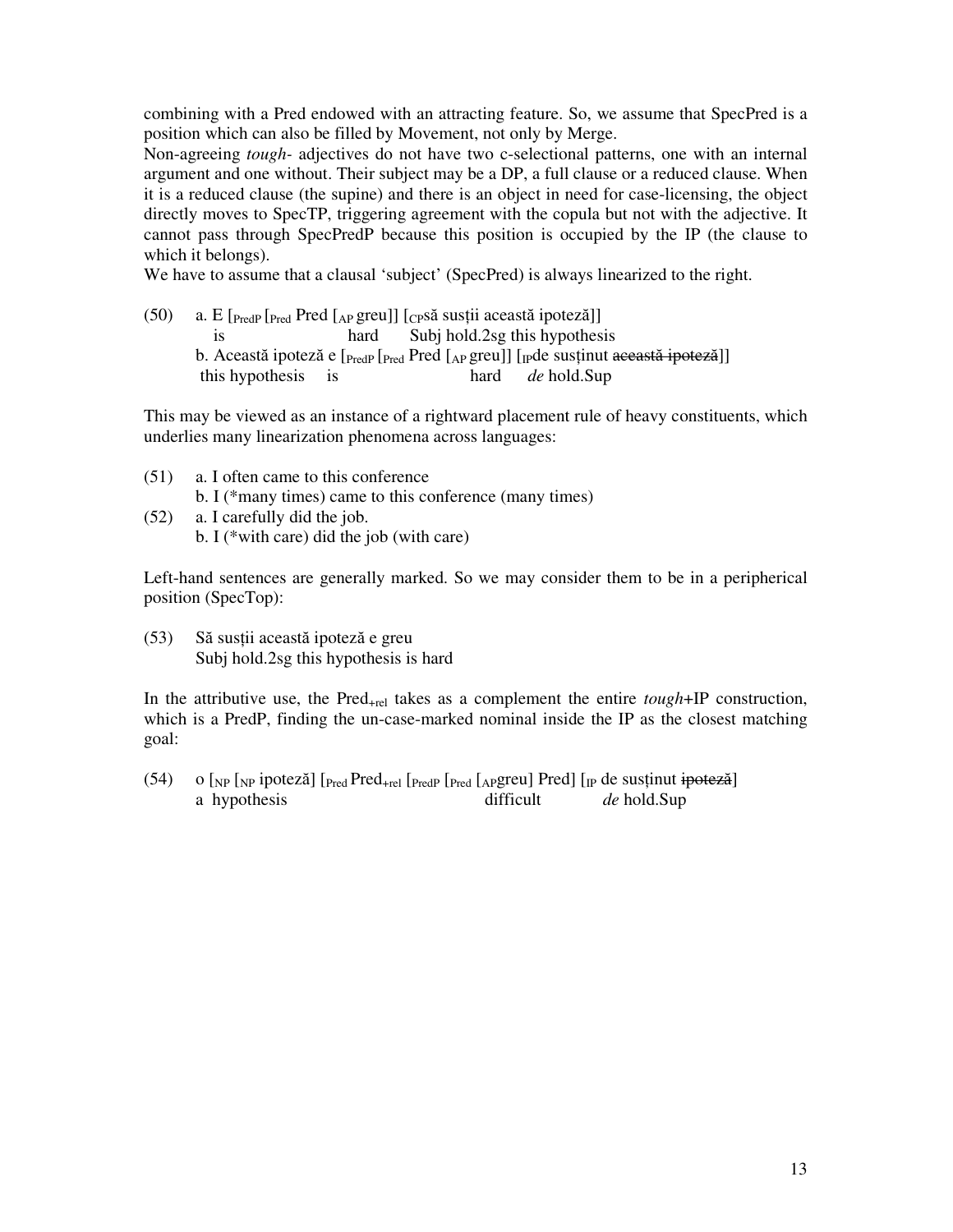Here are the structures we propose for agreeing and non-agreeing *tough-* adjectives: Agreeing *tough-*

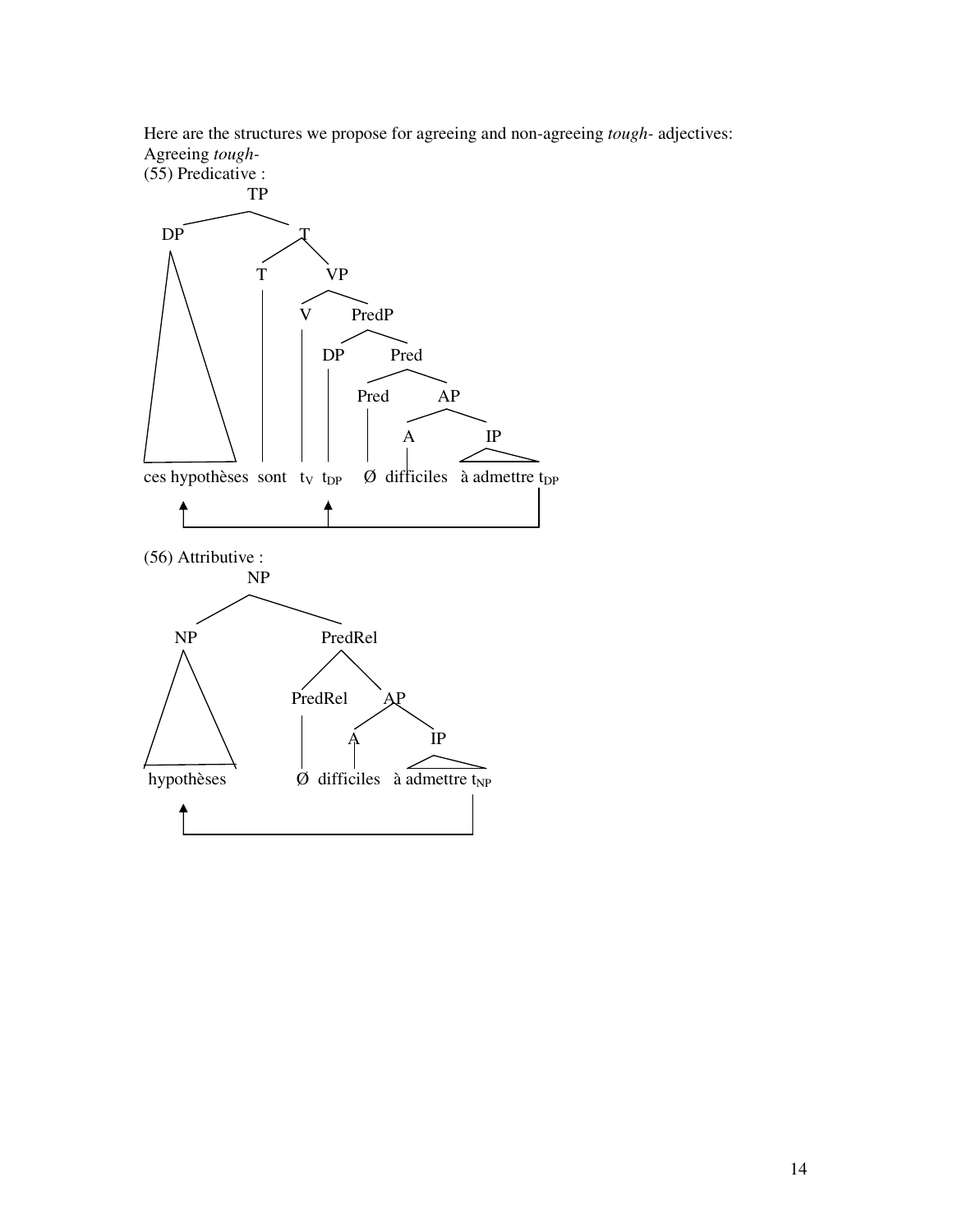



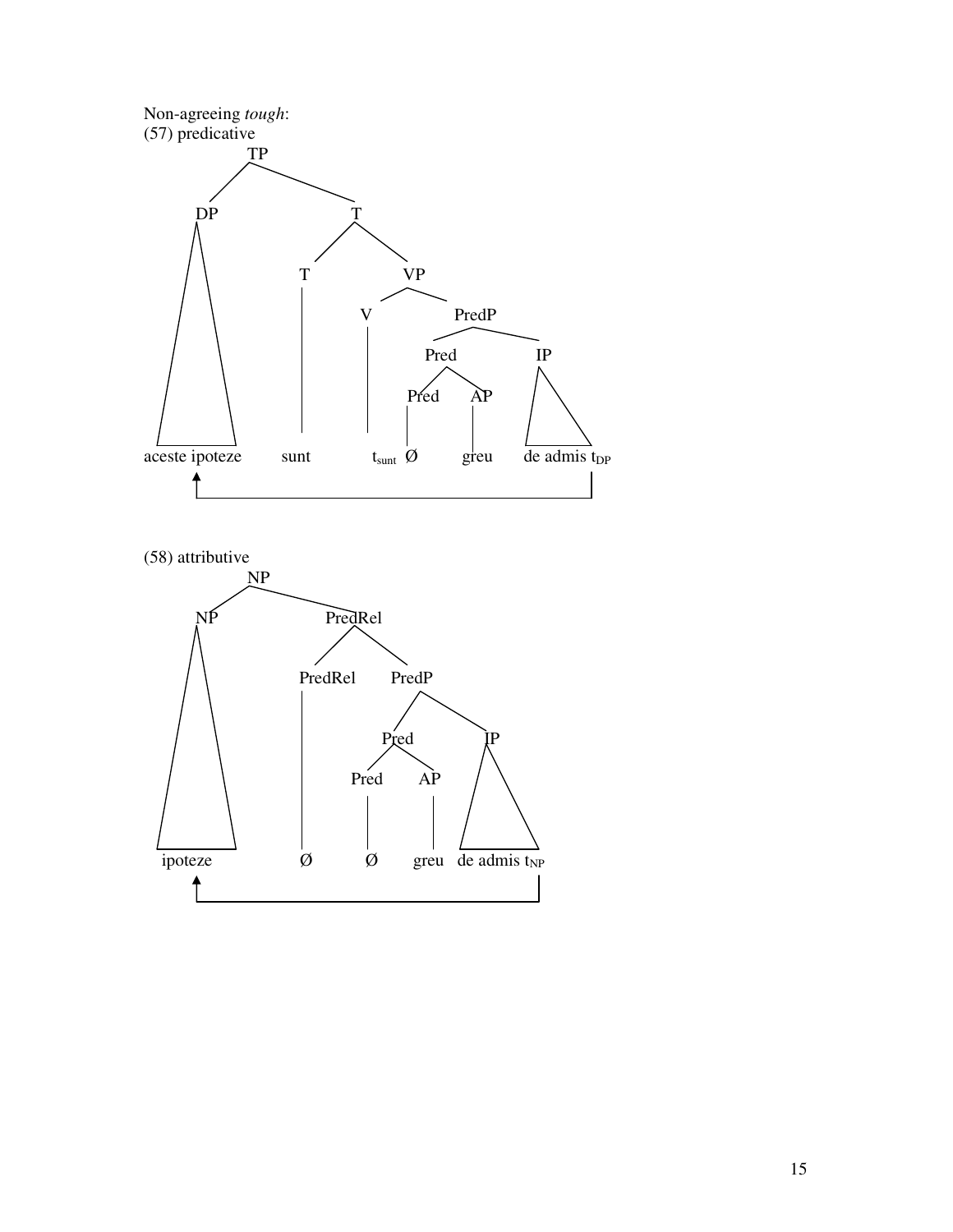#### **Addenda**

### **1. Non-agreeing** *tough-* **adjectives are not "adverbs"**:

If we call non-agreeing predicative adjectives (such as in (58)) "adverbs", then, of course *tough-* adjectives are 'adverbs'.

(59) E imposibil să câştige is impossible Subj wins

But it was proposed that they are 'real adverbs' inside the non-finite clause (IP here) (Soare 2002, Soare & Dobrovie-Sorin (2002)). However, this does not seem to be correct, as no *bona fide* adverb can ever appear before the *de* head which introduces the non-finite clause:

(60) a. cărţi greu de citit books hard *de* read.Sup b. \* cărţi bine/adesea de citit books well/often *de* read.Sup c. cărti de citit bine/adesea books *de* read.Sup well/often

### **2. Tentative semantics for TCs**

*- Tough* + Experiencer:

(61)  $[[tough]]=\lambda F_{\leq e,\leq w, t>} \lambda x \lambda w \forall w' \in f_{CIRC}(w) ((w' \leq \text{stereotype}, (w) \land \exists e (\text{attempt}(e,x,F(x),w')))$  $\rightarrow \forall e$  ((attempt (e, x, F(x),w')  $\rightarrow$  tough-for (e, x,w'))) F=λx λw [ $\exists$ e (read (e)(y)(x)(w)]

**-** Purely modal *Tough*:

(62)  $[[tough]]=\lambda F_{\leq e,\leq w, t>> }\lambda x \lambda w FEW w' \in f_{CIRC}(w) ((w'\leq \text{stereotyp.(w)} \wedge \exists e$  $(\text{attempt}(e, x, F(x), w')))(F(x)(w'))$ 

#### **References**

Akmajian, A. (1972) "Getting tough". *Linguistic Inquiry* 3:373–377.

- Bayer S. (1990) "Tough movement as function composition" In *The Proceedings of the Ninth West Coast Conference on Formal Linguistics*, 29–42. Stanford, CA: Stanford Linguistics Association.
- Berman, A. (1973) "A constraint on tough-movement". *Papers from the Ninth Regional Meeting of the Chicago Linguistic Society* 34–43.
- Beyssade & Dobrovie-Sorin (2004) *Définir les indéfinis*. CNRS Editions, Paris.
- Bhatt, R. (1999) *Covert Modality in Non-Finite Contexts*, Diss. Univ. of Pennsylvania
- Bhatt, R. (2002) "The Raising Analysis of Relative Clauses: Evidence from Adjectival Modification", *NLS* 10: 43-90.
- Bianchi, V. (1999) *Consequences of Antisymmetry: Headed Relative Clauses.* Berlin: Mouton de Gruyter.
- Botwinik-Rotem, I. (2004) "Externalization in Hebrew and English Object Gap Constructions", IATL 21
- Brody, M. (1993) "θ-theory and arguments". *Linguistic Inquiry* 24:1–23.
- Chomsky, N. (1970) "Remarks on nominalization". In *Readings in English transformational grammar*, ed. Roderick Jacobs and Peter Rosenbaum, 184–221; Waltham, Mass.: Ginn.
- Chomsky, N. (1977) "On wh-movement". In *Formal syntax* , ed. Peter Culicover, Thomas Wasow, and Adrian Akmajian, 77–132. New York: Academic Press.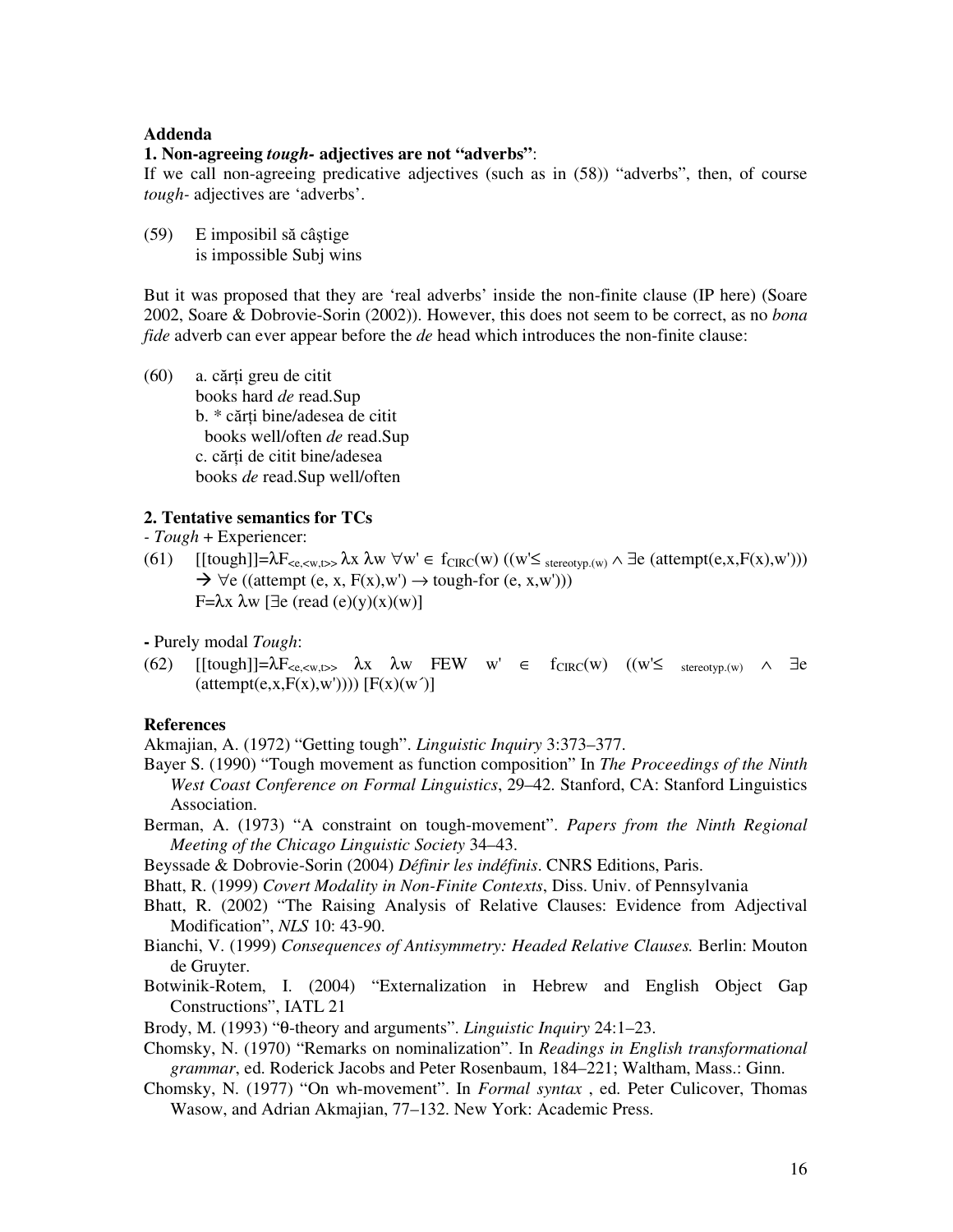Chomsky, N. (1981) *Lectures on government and binding*. Dordrecht: Foris.

- Chomsky, N. (2000) "Minimalist inquiries: the framework". In Step *by step: essays on minimalist syntax in honor of Howard Lasnik*, ed. Roger Martin, David Michaels, and Juan Uriagereka, 89–155. Cambridge, Mass.: MIT Press.
- Chomsky, N. (2001) "Derivation by phase". In *Ken Hale: a life in language*, ed. Michael Kenstowicz, 1–52. Cambridge, Mass.: MIT Press.
- Chomsky, N. (2005) *On Phases*. Ms. MIT
- Cornilescu, A. and Dobrovie-Sorin, C. (forth.) "Remarks on Romanian Clitic Constructions: Clitic Doubling and Clitic Left Dislocation", in Kallulli, D. et al. (eds.)
- Dobrovie-Sorin, C. (1997) "Existential arguments and existential predicates", in Lawson, A. (ed.) *Proceedings of SALT VII*, CLC Publications, Ithaca, New York.
- Donati, C. (2006). On *wh*-head-movement. In Cheng and Corver (2006), *Wh-movement moving on*, MIT Press (edited with Norbert Corver)
- Fox, D. (2003) "On Logical Form". In Randall Hendrick Malden (ed), *Minimalist Syntax*. MA: Blackwell, 82-123.
- Goh, G. (2000) "Is the *tough-* subject thematic?" paper presented at the *LSA Annual Meeting*, Chicago
- Grosu, A., Horvath, J., 1987, « On Non-finiteness in Extraction Constructions », NLLT, 5, 2.
- Embick, D. (1997) *Voice and the interfaces of syntax*, Diss., University of Pennsylvania, Philadelphia, PA.
- Hicks, G. (2004) "So Easy to Look At, So Hard to Define: Tough Constructions and their Derivation", ms.
- Hornstein, N. (2001) *Move! a minimalist theory of construal* . Oxford: Blackwell.
- Iatridou, S., E. Anagnostopoulou, and R. Izvorski (2001) "Some Observations about the Form and Meaning of the Perfect," in M. Kenstowicz, ed., *Ken Hale: A Life in Language*, MIT Press
- Kaplan, R. and J. Bresnan (1982) "Lexical-functional grammar: a formal system for grammatical representation". In *The mental representation of grammatical relations*, ed. Joan Bresnan, 173–281. Cambridge, Mass.: MIT Press.
- Kayne, R. (1972) "French Relative QUE", *in Recherches Linguistiques* 2, Universite de Paris 8.
- Kayne, R. (1994) *The Antisymmetry of Syntax*. MIT Press.
- Kim, B. (1995) "Predication in tough constructions". In *Proceedings of the Fourteenth West Coast Conference on Formal Linguistics*, 271–285. Stanford, CA: Stanford Linguistics Association.
- Kleiber, G. (2001) "Lecture existentielle et lecture partitive", in Kleiber, G., Laca, B. and Tasmowski, L. (eds.) *Typologie des groupes nominaux*. Presses Universitaires de Rennes.
- McNally, L. (1995a) "Bare plurals in Spanish are interpreted as properties", in Morrill, G. and Oehrle, R. (eds.) *Proceedings of the 1995 ESSLLI Conference on Formal Grammar*
- McNally, L. (1998) "Existential Sentences without Existential Quantification", *Linguistics and Philosophy* 31, 353-392.
- Miller, G. and N. Chomsky (1963) "Finitary models of language users". In *Handbook of mathematical psychology*, ed. R. Duncan Luce, Robert R. Bush, and Eugene Galanter, volume 2. New York: John Wiley and Sons.
- Nanni, D. L. (1978) *The easy class of adjectives in English*. Diss., University of Massachusetts.
- Nanni, D. L. (1980)" On the surface syntax of constructions with easy-type adjectives". *Language* 56:568–581.
- Postal, P. M. (1971) *Cross-over phenomena*. New York: Holt, Rinehart and Winston.